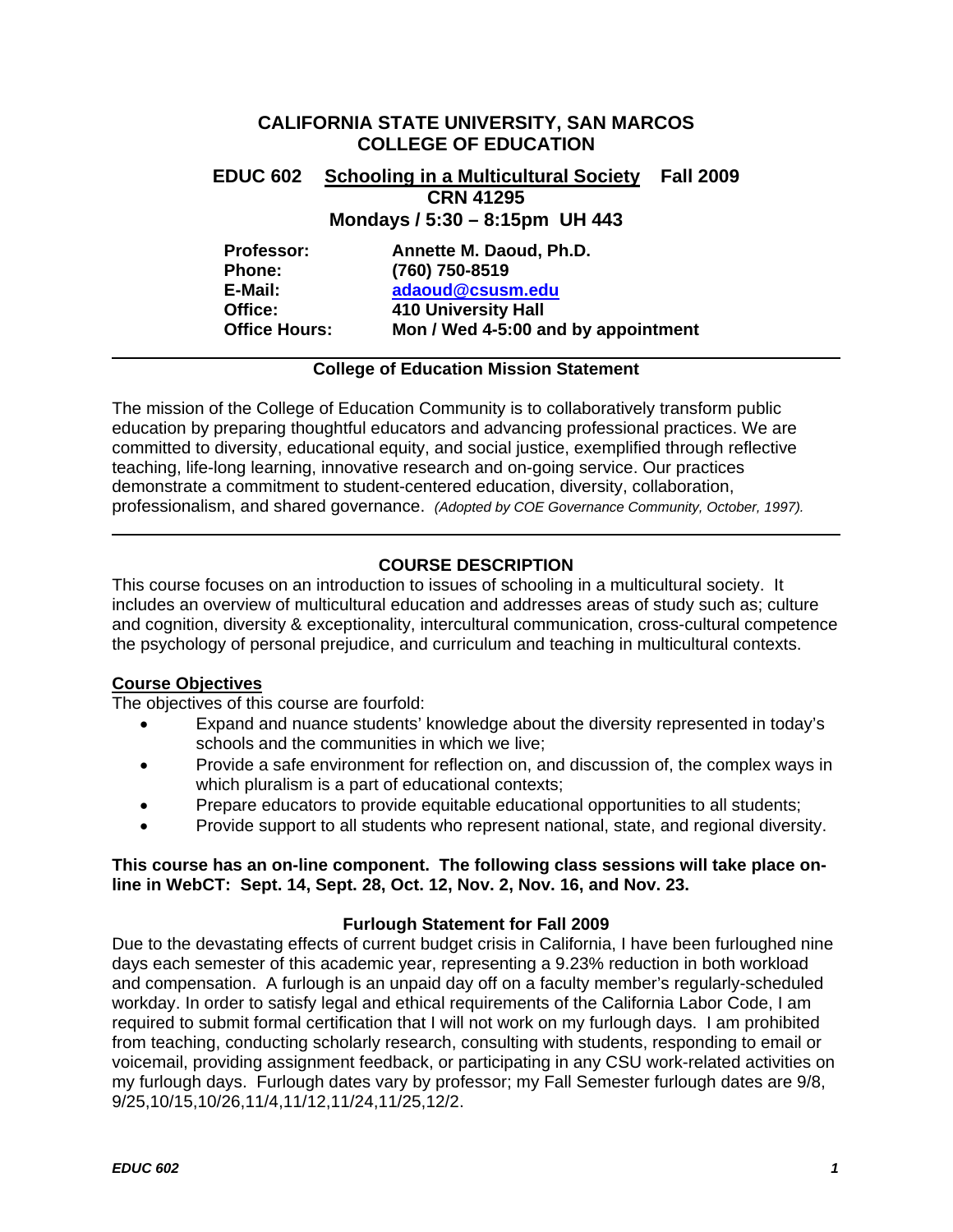The CSU faculty agreed to take furlough days in order to preserve jobs for as many CSU employees as possible, and to serve as many students as possible, in the current budget crisis. The agreement that governs faculty furloughs acknowledges that "cuts of this magnitude will naturally have consequences for the quality of education that we can provide." Within the furlough context, I will make every effort to support your educational experience at CSUSM.

 Visit CSUSM Budget Central [\[http://www.csusm.edu/budgetcentral/\]](https://copilot.csusm.edu/owa/redir.aspx?C=0453348fc0d74f18b5926de47d6e7ca7&URL=http%3a%2f%2fwww.csusm.edu%2fbudgetcentral%2f) to learn about the state budget crisis and how it impacts your educational opportunities. To avoid the continued loss of higher education availability in California, exercise your right to voice an opinion. Contact information for state legislators and the governor are provided at Budget Central.

This course is aligned to the following standard for the California Teachers of English Learners (CTEL) Certificate Program:

## *Standard 9: Culture and Cultural Diversity and Their Relationship to Academic Achievement*

The program develops both broad and deep understanding of contemporary and historical concepts, issues, and perspectives related to culture and cultural diversity in California and the United States, The coursework addresses concepts and definitions of culture, including universal features of cultures (e.g., ethnocentrism, acculturation, cultural pluralism and congruence, intragroup and intergroup differences, impact of geography on cultural forms and practices). The coursework requires candidates to explore how cross-cultural contact and acculturation are affected by issues of power and status, psychological and social-emotional issues, and by social and economic factors. The program requires candidates to develop an understanding of major demographic trends related to linguistic and cultural diversity, as well as current trends and features of migration and immigration in California and in the United States. The coursework teaches candidates to develop conceptual understanding and requires them to demonstrate applied knowledge of cultural similarities and differences in communication styles, strategies for fostering positive crosscultural interactions among culturally diverse students, and challenges involved in cultural contact. The coursework also requires candidates to analyze how this knowledge can be directly applied to instruction of English Learners in order to support student development and learning.

## *Standard 10: Culturally Inclusive Instruction*

The program provides candidates with conceptual understanding of culturally inclusive instruction and the important role that culture plays in school and classroom settings, and teaches candidates strategies on how to acquire in-depth knowledge of English learners' home cultures and cultural experiences. The program requires candidates to examine their own cultural beliefs, attitudes, and assumptions and how this assumptions impact student learning and achievement. The coursework has candidates demonstrate how to apply this knowledge to create culturally inclusive learning environments in the classroom and school (e.g., setting high expectations for all students, having high levels of respect for cultural and linguistic diversity). The program teaches candidates how to apply culturally responsive practices that involve families and the community in decision-making processes and in students' learning. The program requires candidates to demonstrate understanding of the features, goals, and outcomes of different approaches to multicultural curriculum and how to implement strategies that reflect an inclusive approach with regard to students cultural and language backgrounds. Candidates are taught how to apply knowledge of culturally influenced learning styles and to apply knowledge of English learners' cultural backgrounds and experiences to instructional planning and implementation.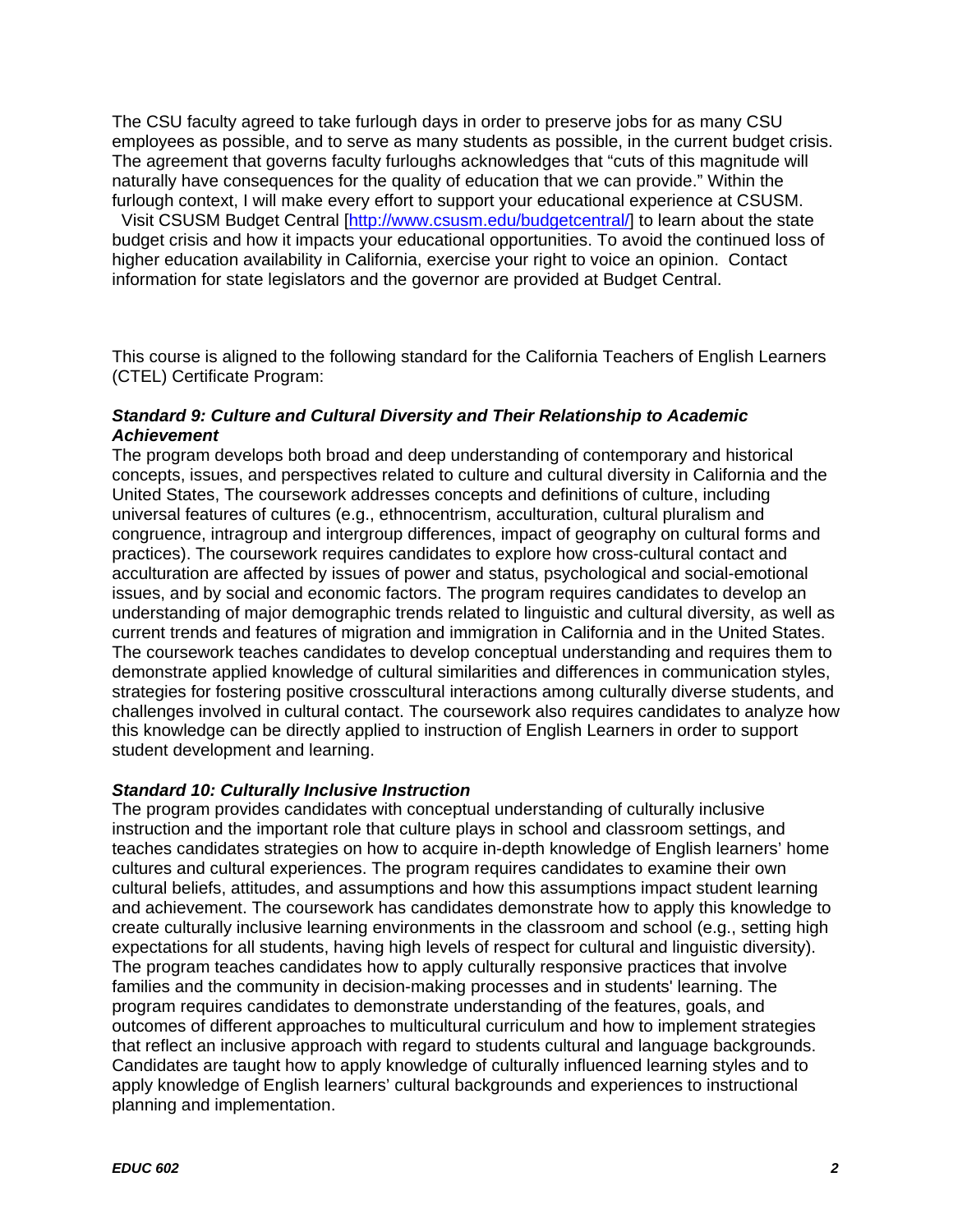### **GENERAL CONSIDERATIONS Outcomes and Standards**

<span id="page-2-0"></span>The context for, and scope of this course is aligned with standards for the California Teachers of English Learners (CTEL) which leads to CLAD certification, as articulated by the California Commission on Teacher Credentialing (CTC), and as approved by the faculty of the College of Education in development of the program approval documents. Further consideration has been given to the alignment of standards for multicultural education as articulated by the National Council for Accreditation of Teacher Education (NCATE), the Interstate New Teacher Assessment and Support Consortium (INTASC), and the National Board for Professional Teaching Standards (NBPTS).

## **Students with Disabilities Requiring Reasonable Accommodations**

Students with disabilities who require reasonable accommodations must be approved for services by providing appropriate and recent documentation to the Office of Disable Student Services (DSS). This office is located in Craven Hall 5205, and can be contacted by phone at (760) 750-4905, or TTY (760) 750-4909. Students authorized by DSS to receive reasonable accommodations should meet with their instructor during office hours or, in order to ensure confidentiality, in a more private setting.

## **CSUSM Academic Honesty Policy**

"Students will be expected to adhere to standards of academic honesty and integrity, as outlined in the Student Academic Honesty Policy. All written work and oral presentation assignments must be original work. All ideas/materials that are borrowed from other sources must have appropriate references to the original sources. Any quoted material should give credit to the source and be punctuated with quotation marks.

Students are responsible for honest completion of their work including examinations. There will be no tolerance for infractions. If you believe there has been an infraction by someone in the class, please bring it to the instructor's attention. The instructor reserves the right to discipline any student for academic dishonesty in accordance with the general rules and regulations of the university. Disciplinary action may include the lowering of grades and/or the assignment of a failing grade for an exam, assignment, or the class as a whole." Incidents of Academic Dishonesty will be reported to the Dean of Students. Sanctions at the University level may include suspension or expulsion from the University.

## **Plagiarism:**

As an educator, it is expected that each student will do his/her own work, and contribute equally to group projects and processes. Plagiarism or cheating is unacceptable under any circumstances. If you are in doubt about whether your work is paraphrased or plagiarized see the Plagiarism Prevention for Students website<http://library.csusm.edu/plagiarism/index.html>. If there are questions about academic honesty, please consult the University catalog.

### **Appeals**

Every student has the right to appeal grades, or appeal for redress of grievances incurred in the context of any class. Disputes may be resolved informally with the professor, or through the formal grades appeal process. For the latter, consult Dr. Prado-Olmos, Associate Dean.

### **Writing**

Writing requirements for this class will be met as described in the assignments. Every course at the university, including this one, must have a writing requirement of at least 2500 words.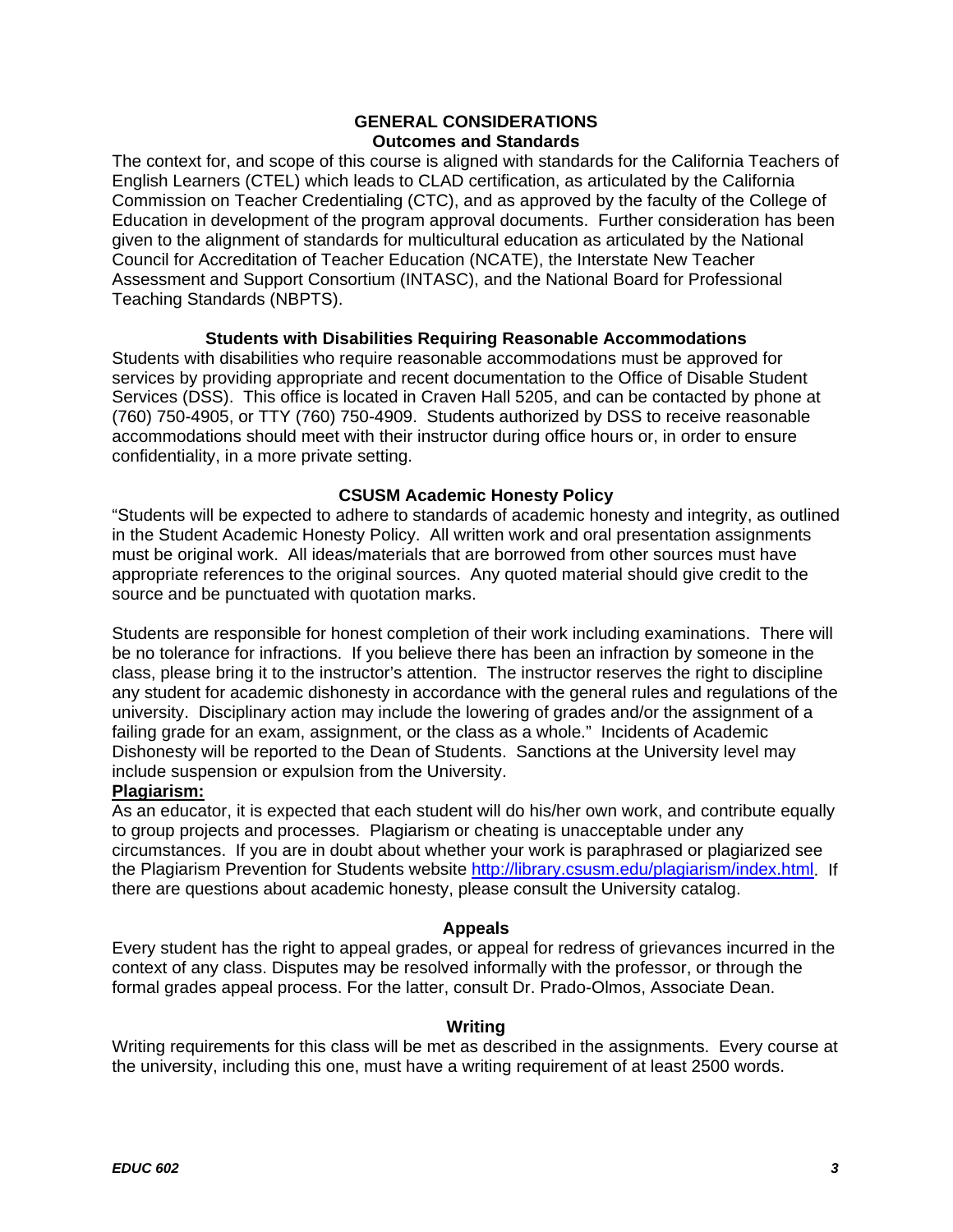### **College of Education Attendance Policy**

<span id="page-3-0"></span>Due to the dynamic and interactive nature of courses in the College of Education, all students are expected to attend all classes and participate actively. At a minimum, students must attend more than 80% of class time, or s/he **may not receive a passing grade** for the course at the discretion of the instructor. Individual instructors may adopt more stringent attendance requirements. Should the student have extenuating circumstances, s/he should contact the instructor as soon as possible. (*Adopted by the COE Governance Community, December, 1997*).

### **COURSE REQUIREMENTS**

*NOTE: I RESERVE THE RIGHT TO CHANGE, ADD TO, OR DELETE ANY MATERIAL OR ASSIGNMENT FROM THE COURSE.*

This course is structured as a graduate-level seminar. The success of a seminar is dependent upon each and every participant being prepared. My role will be to "facilitate" and to intervene as necessary to prompt a topic. I do not intend to lecture each week, or to be the focus of the class. You will work to develop your **knowledge base** through the readings, discussions and presentations.

### **Required Texts**

- Ooka Pang, V. (2005). Multicultural Education: A Caring-Centered, Reflective Approach. Second Edition. Boston, MA: McGraw Hill. **ISBN 0-07-282788-2**
- Wink, J. (2005). *Critical Pedagogy: Notes From the Real World*. Third Edition. Boston, MA: Allyn & Bacon. **ISBN 020541818X**

Selected Readings available in WebCT

### **Grading Policy**

All assignments are due on the dates indicated below. Assignments turned in late will not receive full credit. Please manage your time and plan accordingly. Assignments must be typewritten, double-spaced and with standard margins unless completed in class. It is expected that all assignments will reflect university level composition.

The following grading scale will be used:

| $92 - 100$ |       | $82 - 87$ | B:      |
|------------|-------|-----------|---------|
| $90-91$    | A-: 1 | $80 - 81$ | В-      |
| 88 - 89    | - B+: | 79-below  | Failing |

## **DESCRIPTION OF ASSIGNMENTS**

### **1.** Class Participation **10 points** 10 points

You are expected to attend all class sessions and participate actively in discussions and activities both on-line and in-class. In order to do so, you are expected to complete all required readings by the assigned date. *Missing more than one class, in person or on-line will result in a lower grade.* Being consistently late and/or leaving class early can also lower your grade. These measures should be viewed as taking appropriate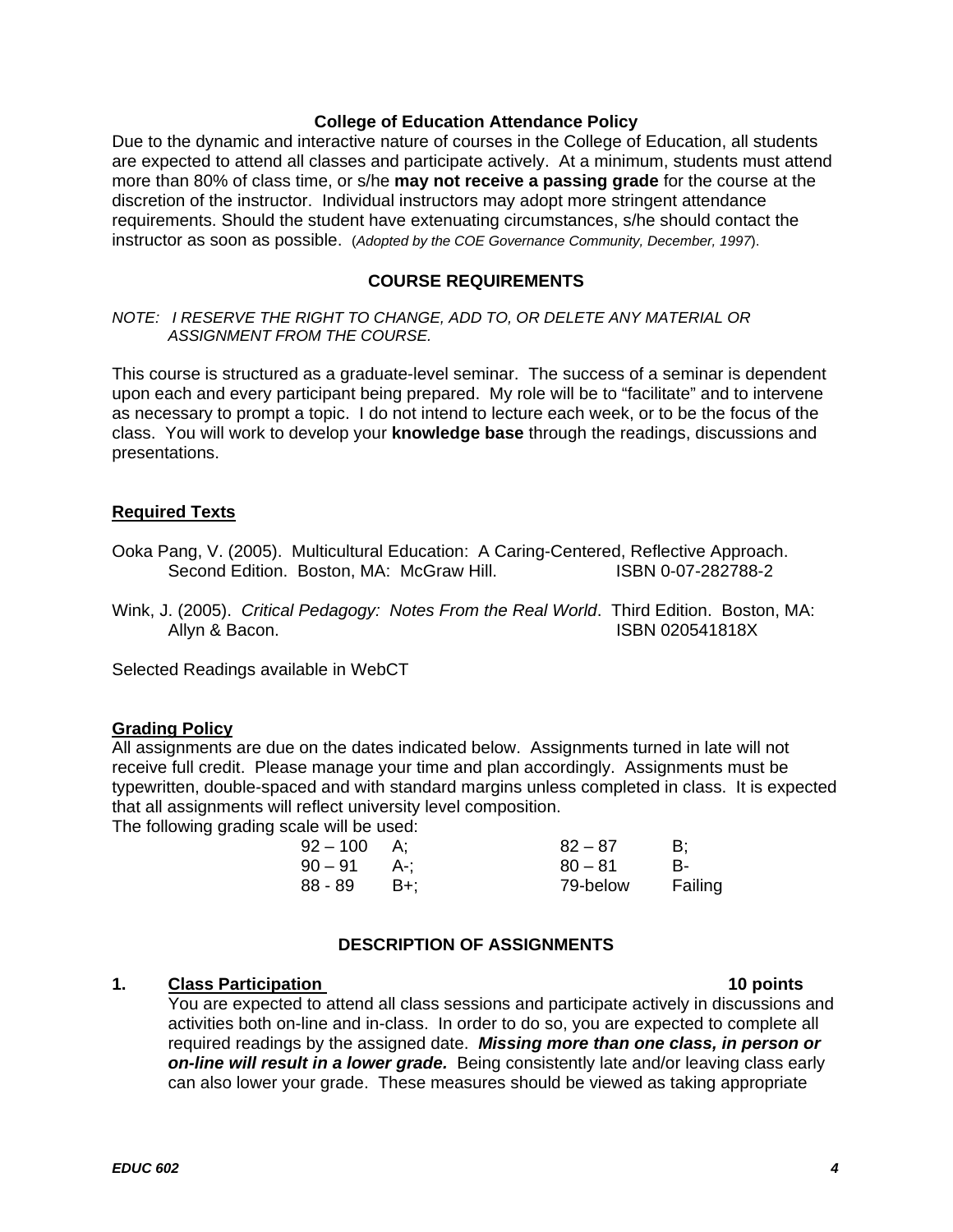individual responsibility for one's own learning in a democratic, collaborative and reciprocal-learning environment.

## **2. Discussion Leader** 10 points

Individually or in pairs, students will lead a class discussion on assigned readings, choosing the aspects they wish to highlight in the readings for the discussion. *Each student or pair of students will write out 1-2 questions that reference the assigned reading to post to WebCT to lead their discussion.* Students may be asked to be discussion leaders multiple times during the semester. **DUE on WebCT: Sessions 3(9/14), 5(9/28), 7 (10/12), 10 (11/2), 12 (11/16)&13 (11/23)** 

## **3. Multicultural / Social Justice "Hot Topics" 10 points**

Individually or in pairs, students will have the opportunity to present a "hot topic" in the area of multicultural education / social justice and equity of their choosing to the class. You might consider a hot topic that is going on at your school site (for example, the achievement gap) and look at what is being said about this topic from multiple perspectives. Information provided in your presentation may help class members clarify the direction of their annotated bibliography or impact their social justice action plans.

| CA Dept. of Education | <b>North County Times</b> | San Diego Union Tribune   |
|-----------------------|---------------------------|---------------------------|
| www.cde.ca.gov        | www.nctimes.com           | www.signonsandiego.com    |
|                       |                           |                           |
|                       |                           |                           |
| <b>Education Week</b> | <b>Rethinking Schools</b> | <b>Teaching Tolerance</b> |
|                       |                           |                           |
| www.edweek.com        | www.rethinkingschools.com | www.tolerance.org         |
|                       |                           |                           |
|                       |                           |                           |
| <b>ERIC Database</b>  |                           |                           |
| www.library.csusm.edu |                           |                           |
|                       |                           |                           |
|                       |                           |                           |

You can find ideas for hot topics on the following websites:

**DUE: Sessions 5 (9/28), 10 (11/2), 12 (11/16) and 13 (11/23) on WebCT** 

# **4. ELD Literacy Intervention Plan 20 Points**

The purpose for this assignment is for you to look at student achievement of culturally and linguistically diverse students over time to determine what happens to students within a system. The purpose is not to examine and criticize your school district. It is to look at opportunities made available to or denied children who are culturally and linguistically diverse.

### **Components of the project**

*Population:* Select a group of ethnically and linguistically diverse students in a grade level who have attended your school for at least three years. Do a review of their school history and success or lack of success.

*Data collection*: Consider the following:

- Testing process when the children entered school. Were they tested? Which test was used? Tested in their primary Language? In English? What were the scores? What do the scores mean?
- Placement issues. Where were the children placed? What kinds of classrooms?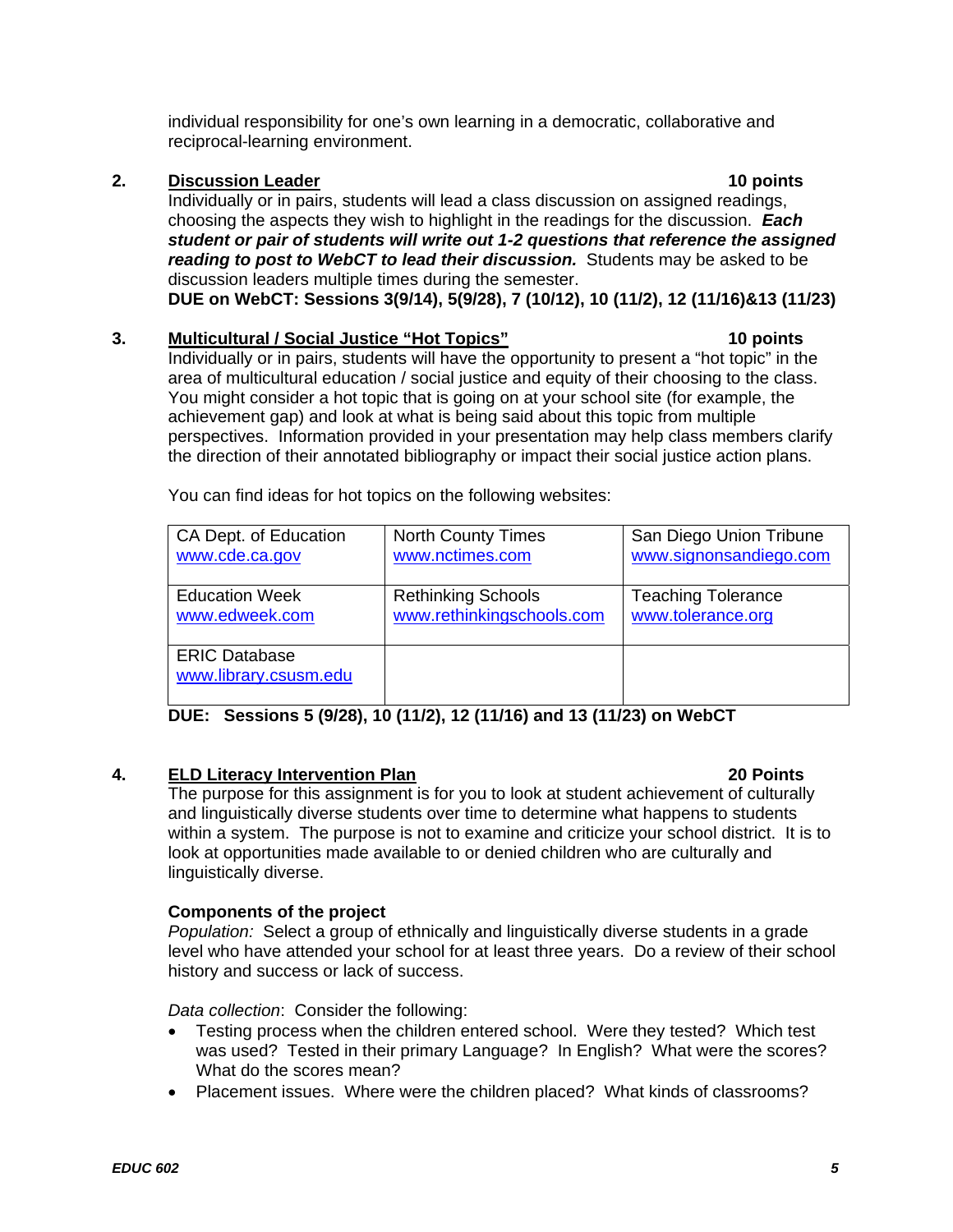- Services received: What kind of services did the children receive? Were any referred to Special Education? Why? Are any in the SST process? Why? How many have been placed in special education?
- Re-classification: Were the children ever re-classified? What process was followed and is typically followed in your district?
- Look at the grades the children received over three years and look for patterns in terms of achievement. Match the history of each child with the present achievement of each child. Are there differences? What growth occurred? Have their CELDT scores increased? Plateaued?
- Analyze the data that you have collected and discuss how these students have progressed through the system.
- Factors of retention: Were these students retained? How many? Why?

*Details*: Develop a literacy (listening, reading, writing and oral) plan for these children. What would you do to ensure equal access to grade level curriculum for these children? How will the state adopted materials be used to support academic growth? What additional support do these students need? How will you ensure that will happen? What support and accountability will be necessary to ensure equal access and success?

## *Successful completion of this assignment fulfills the following requirements:*

- *1. CTEL Standards 9 and 10. Students must post this assignment to their CTEL Portfolio as evidence they have met these standards.*
- *2. "Add On" Level I Mild/Moderate and Moderate/Severe Education Specialist Credential for candidates who do not hold a SB 2042 preliminary credential or a CLAD certificate to fulfill CCTC requirements to authorized the candidate to provide to English learners 1) instruction for English language development and 2) specifically designed content instruction delivered in English.*
- *3. The Reading Certificate requirements for Literacy masters students.*

**DUE: Draft /Peer Feedback on WebCT – Session 7 (10/12) / Final-Session 8 (10/19)** 

## **5. Multicultural Resources / Annotated Bibliographies 20 points**

Each student will collect **3-4 peer-reviewed (minimum) multicultural resources** related to your area of emphasis. The multicultural resources you collect can be used as a basis for your thesis or project, or can focus on a specified topic which you can use in your classrooms, schools, and communities. Students will write an annotated bibliography for each resource using APA-style reference format which includes:

- **A brief description of the study**
- **Participants, setting and procedures of the study**
- **Nethods used to collect data**
- Results of the study
- **•** Your analysis of the study

Each student will share his/her annotations with everyone in the class - a hardcopy for a gallery walk presentation, and electronically through WebCT.

# **DUE: Session 11 (11/9)**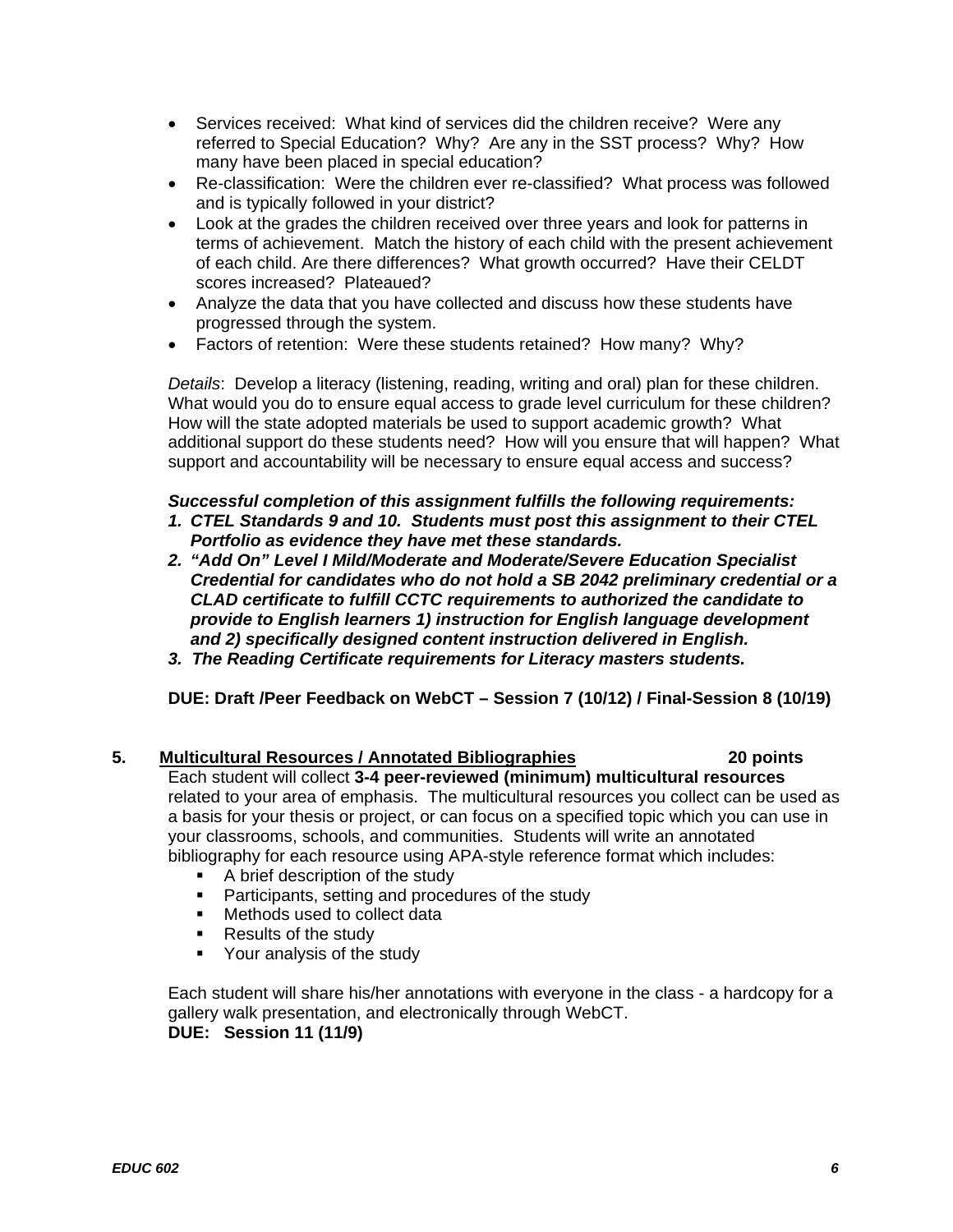# <span id="page-6-0"></span>**6. Critical Pedagogy/Social Justice Action Plan 30 Points**

Your final project is to develop an individual professional action that specifically addresses your new understandings of critical pedagogy in relation to schooling in a multicultural society. Hopefully our readings of critical pedagogy will bring to the table new questions and concerns about your classroom, your students, your school, your district, or your overall professional work. Based on these questions, develop a specific action plan that you could enact in your professional role. Our discussions throughout the semester should help you identify issues about your classroom, your students, your school, your district, the community and/or your overall professional work. Based on the issue you "name," you will develop a specific action plan that you can enact as a professional educator working towards social justice and equity.

Your final paper will consist of a 3-4 page paper discussing the issue you have identified (to name), your thoughts, research, discussion on the issue (to reflect critically) and a detailed description of your action plan (to act).

**DUE: Drafts will be peer-reviewed periodically, Final plans due Session 15 (12/7)** 

# **WEEKLY READINGS / TOPICS**

NOTE: Assigned readings MUST be brought to ALL class sessions.

# **Session #1: August 31 Multicultural Education and Identity Exploration**

Introductions / Syllabus Overview

Conceptions / Misconceptions of Culture and Multicultural Education

Identity Exploration

*In class assignment:* 

Data Café: Who Are Our Students? – Class participants analyze state, county, and local district English learner program data (i.e., SDAIE vs. ELD) to understand service options for English learners and knowledge of first and second language acquisition and how language literacy connects to second language. Review of state and federal laws related to English learners, including students eligible for special education

# **Please download the syllabus from the COE Website or WebCT**

| Sessions #2: September 7  |                         | <b>Labor Day (University Holiday)</b>                                   |
|---------------------------|-------------------------|-------------------------------------------------------------------------|
| No Class Session          |                         |                                                                         |
| Due next class:           | Ooka Pang:<br>McIntosh: | Chapters 1-2 / Chapters 3-4<br>Unpacking the Invisible Knapsack (WebCT) |
| Sessions #3: September 14 |                         | <b>Exploring Biases / Identity Exploration (WebCT)</b>                  |

Discussion of the Readings

*Due next class:* English Learner Data (for group discussion and analysis of ELD Literacy Intervention Plans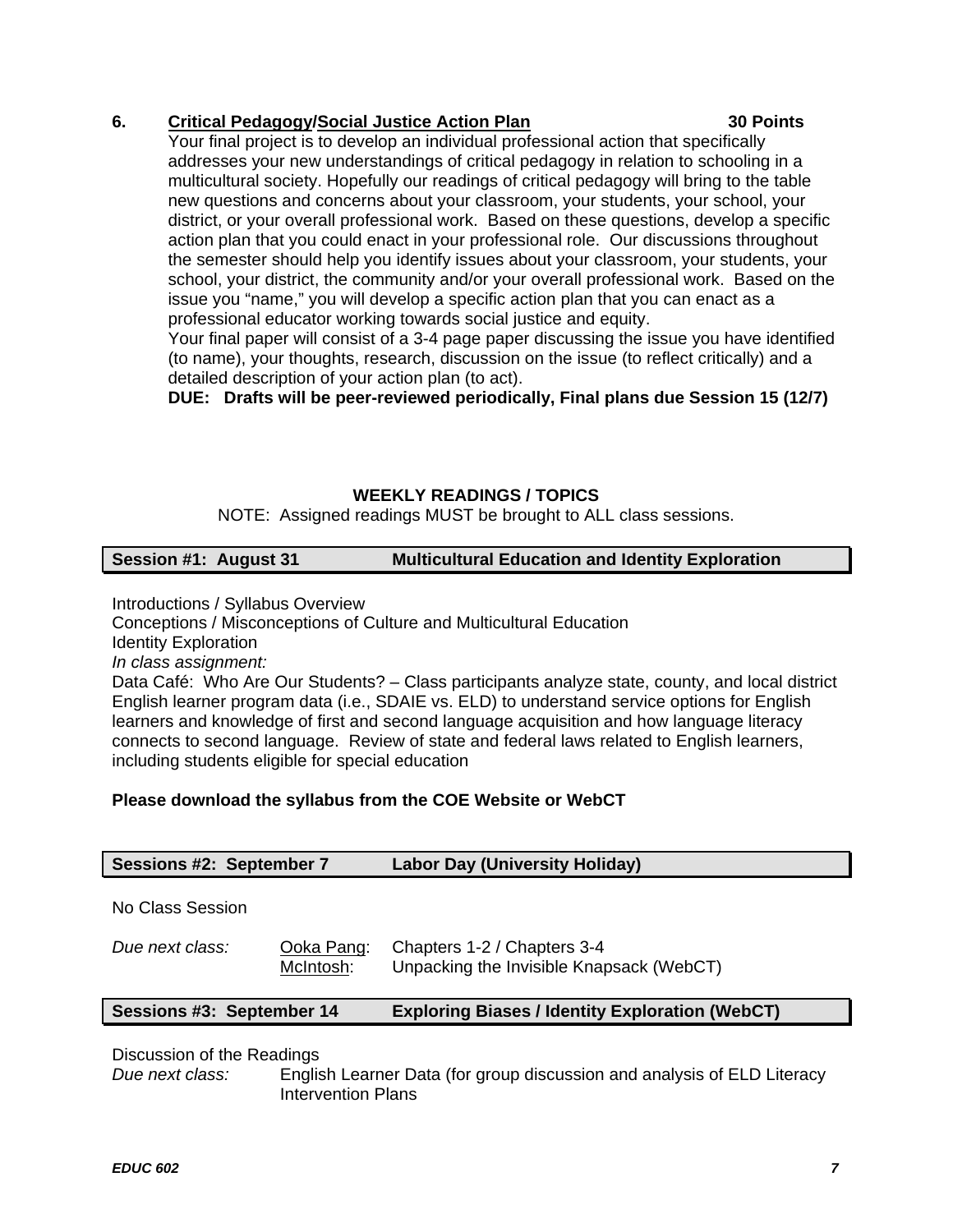### **Sessions #4: September 21 Exploring Biases / The Challenge of Change**

Exploring Our Own Biases White Privilege Prejudices, Stereotypes and Discrimination Moving Towards Action

*Due next class:* Ooka Pang: Chapters 5 and 9 Gandara & Baca: NCLB and CA's English Learners (WebCT) Multicultural / Social Justice "Hot Topics"

### **Sessions #5: June 15 The Challenge of Change / Ed. Equity (WebCT)**

Discussion of the Readings ELD Literacy Intervention Plan Peer Review

*Due next class:* English Learner Data (for group discussion and analysis of ELD Literacy Intervention Plans Continue to search for MCE Resources (MCE Resources / Annotated Bibliographies)

### **Sessions #6: October 5 The Challenge of Change / Educational Equity**

Teaching English Learners A Framework for Social Justice Exploring Who We Are As Teachers

*Due next class:* Ooka Pang: Chapters 6-7 Wink: Chapters 1-2 Draft of ELD Literacy Intervention Plan (online peer review)

### **Sessions #7: October 12 Educational Equity (WebCT)**

Discussion of the Readings ELD Literacy Intervention Plan Peer Review

*Due next class:* ELD Literacy Intervention Plans Drafts of Critical Pedagogy / Social Justice Action Plans (for group discussion and analysis) Continue to search for MCE Resources (MCE Resources / Annotated Bibliographies)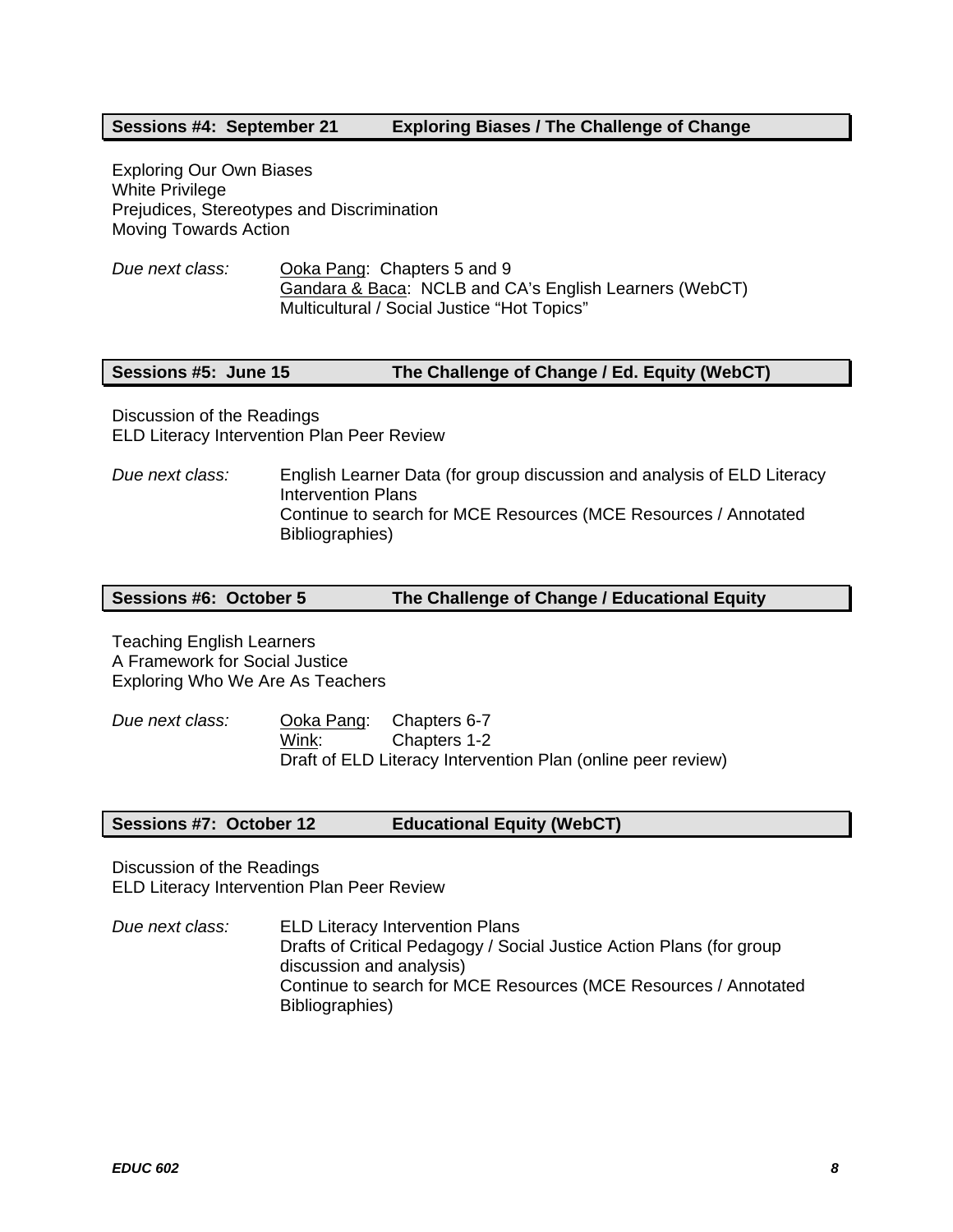## **Sessions #8: October 19 Educational Equity for English Learners**

ELD Literacy Intervention Plan Presentations Critical Pedagogy Teaching English Learners Caring-Centered Multicultural Education

### **Sessions #9: October 26 Fall Semester Furlough Day**

No Class Session Due to Furlough Day

*Due next class:* Wink: Chapters 3-4 & 6 Multicultural / Social Justice "Hot Topics" Continue to search for MCE Resources (MCE Resources / Annotated Bibliographies)

### **Session #10: November 2 Critical Pedagogy / What Can I Do? (WebCT)**

Discussion of the Readings Multicultural / Social Justice "Hot Topics"

*Due next class:* Multicultural Resources / Annotated Bibliographies Drafts of Critical Pedagogy / Social Justice Action Plans (discussion)

### **Session #11: November 9 Critical Pedagogy / What Can I Do? (WebCT)**

Multicultural Resources / Annotated Bibliographies Presentations Teaching as a Political Act How to Teach for Social Justice Social Justice Action Plan Discussions

*Due next class:* Ooka-Pang: Chapters 8 and 10 Bruner: Aspiring and Practicing Leaders Addressing Issues of Diversity and Social Justice (WebCT) Multicultural / Social Justice "Hot Topics"

# **Session #12: November 16 Teaching for Social Justice and Equity (WebCT)**

Discussion of the Readings Multicultural / Social Justice "Hot Topics"

*Due next class:* Ooka-Pang: Chapters 11-12 Multicultural / Social Justice "Hot Topics"